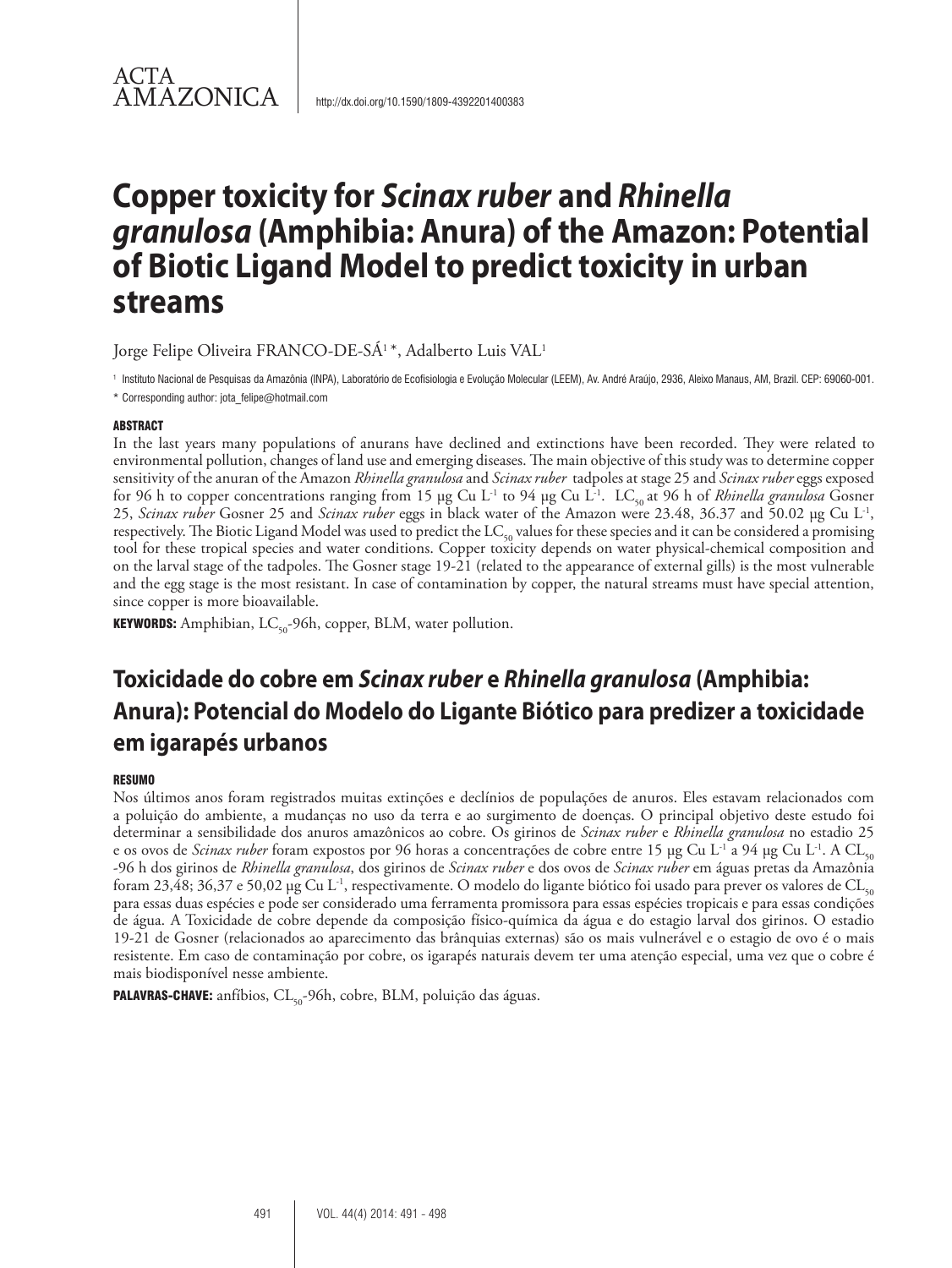

Copper toxicity for *Scinax ruber* and *Rhinella granulosa* (Amphibia: Anura) of the Amazon: Potential of Biotic Ligand Model to predict toxicity in urban streams

## **INTRODUCTION**

Brazil has the greatest diversity of amphibians in the world. Out of the 959 species occurring in Brazil, 650 are endemic to the country. The anuran order is the most threatened (Amphibiaweb 2014). Many populations of anurans have declined and extinctions have been recorded since 1990. They were related to environmental pollution, changes of land use and emerging diseases (Blaustein and Wake 1990; Daszak *et al.* 1999; Houlahan *et al.* 2000). The city of Manaus, State of Amazonas, Brazil, contains a high number of creeks and streams. Black water predominates in these water bodies (Velloso 2002). During periods of heavy rain, these streams overflow forming puddles in their margins, which eventually are used by anurans as a deposition egg sites. The margins of these streams have a vegetation cover that keeps ideal temperature and humidity, or near of that, for reproduction and development of frogs in the urban areas of Manaus.

Black water of the Amazon has very specific physicochemical characteristics and is different from white-water. Typically, black water is found in the Rio Negro that has low pH, low conductivity and low concentrations of cations (Silva *et al.* 1999; Horbe and Oliveira 2008). However, in urban areas under intense anthropic pressure, these characteristics are altered to increased pH, high turbidity, reduced dissolved oxygen concentrations, increased concentrations of calcium, magnesium, sodium, potassium, sulfate and bicarbonate, and high concentrations of transition metals (Silva *et al.* 1999; Melo *et al.* 2005; Nascimento and Silva 2010).

Water quality is central for the Biotic Ligand Model (BLM) that was developed to predict metal toxicity based on water chemistry (Paquin *et al.* 2002). The characteristics of waters of Amazon, both natural and from modified environments, represent a group of interesting conditions to test this model, as it has been reported using fish of the Amazon (Duarte *et al.* 2009). Amphibians have not been tested so far. Frogs are particularly susceptible to the effects of transition metals whose absorption is facilitated by their permeable skin. Tadpoles exposed to high concentrations of metals may present malformations, lower swimming performance and survival rate, longer metamorphosis time and changes in growth (Chen *et al.* 2007; Garcia-Munõz *et al.* 2009; Lance *et al.* 2013).

*Scinax ruber* and *Rhinella granulosa* are found on the margins of stream crossing the city of Manaus. Many of these streams present high concentrations of copper, often higher than the levels set by the Brazilian National Environmental Council (CONAMA) (< 9 µg Cu L-1) (Silva *et al.* 1999; Santana and Barroncas 2007).The objectives of this study were to determine copper sensitivity of two species of anurans, *Scinax ruber* and *Rhinella granulosa* and to verify the

potentiality of the Biotic Ligand Model to predict toxicity in urban streams using tadpoles and eggs.

## **MATERIALS AND METHODS**

#### **Experimental animals**

Three spawns from *Scinax ruber* (Laurenti 1768) and three from *Rhinella granulosa* (Spix 1824) were collected next to Barro Branco Stream, Reserva Florestal Adolpho Ducke, Manaus, AM, Brazil (02°55'-03°01'S, 59°53'-59°59'W). The eggs were removed directly from the temporary puddle, transported to the laboratory where they were kept in individual boxes containing continuous aerated water from Barro Branco stream, at room temperature. Tadpoles were fed once a day with pellets of commercial fish food. Feeding was suspended 48 h before starting and during the experiments in order to reduce nonspecific copper binding to organic matter from food and waste products. Tadpoles were acclimated for 21 days in Barro Branco stream water before experiment.

#### **Contaminant**

Copper chloride at different concentrations was prepared using water of Barro Branco stream. The water was collected during the rainy season in the Reserva Florestal Adolpho Ducke in Manaus, Amazonas, Brazil and its major characteristics were: [Na<sup>+</sup>], 0.182 mg L<sup>-1</sup>; [K<sup>+</sup>], 0.09 mg L<sup>-1</sup>; [Ca<sup>2+</sup>], 0.01 mg L<sup>-1</sup>; [Mg<sup>2+</sup>], 0.029 mg L<sup>-1</sup>; [Cl<sup>-</sup>], 0.15 mg L<sup>-1</sup>; [SO<sub>4</sub><sup>2</sup><sup>-</sup>], 1 mg L<sup>-1</sup>; [DOC] 6.94 mg L<sup>-1</sup>; [Cu], 1.5 µg L<sup>-1</sup>; alkalinity 2.8 mg  $CaCO<sub>3</sub> L<sup>-1</sup>$ ; pH 5.5. These physicochemical characteristics of Barro Branco water are similar to that of black water streams crossing the city of Manaus. To better calibrate the BLM, and  $LC_{50}$  was also measured using water from the well of INPA (Brazilian National Institute for Amazon Research)*.* This water is characterized by [Na<sup>+</sup>],  $0.72 \text{ mg L}^{-1}$ ; [K<sup>+</sup>],  $0.42 \text{ mg}$ L<sup>-1</sup>; [Ca<sup>2+</sup>], 0.1 mg L<sup>-1</sup>; [Mg<sup>2+</sup>], 0.026 mg L<sup>-1</sup>; [Cl<sup>-</sup>], 1.32 mg L<sup>-1</sup>; [SO<sub>4</sub><sup>2</sup>], 0.01 mg L<sup>-1</sup>; [DOC] 1.84 mg L<sup>-1</sup>; [Cu], 4 µg L<sup>-1</sup>; alkalinity 3.75 mg  $CaCO<sub>3</sub> L<sup>-1</sup>$ ; pH 6.2.

#### **Acute effect of contamination (LC50 test)**

The  $LC_{50}$  is a standard test that determines the concentration of a substance or combination of substances that causes 50% of mortality in a group of organisms, what allow to infer the susceptibility of the species under analysis, *Scinax ruber* and *Rhinella granulosa* in the present study. Four LC<sub>50</sub> trials were conducted, two for *Scinax ruber* tadpoles (Gosner stage 25, 21 days) in stream water and well water, one with *Scinax ruber* eggs and one with *Rhinella granulosa* tadpoles (Gosner stage 25, 21 days) in water stream, according to the permit of Animal Care Committee of INPA (061/2012). Copper levels were defined according to the protocol of Sprague (1990), i.e., in a geometric increase of 1.4 fold of copper concentration. The total exposure period of tadpoles and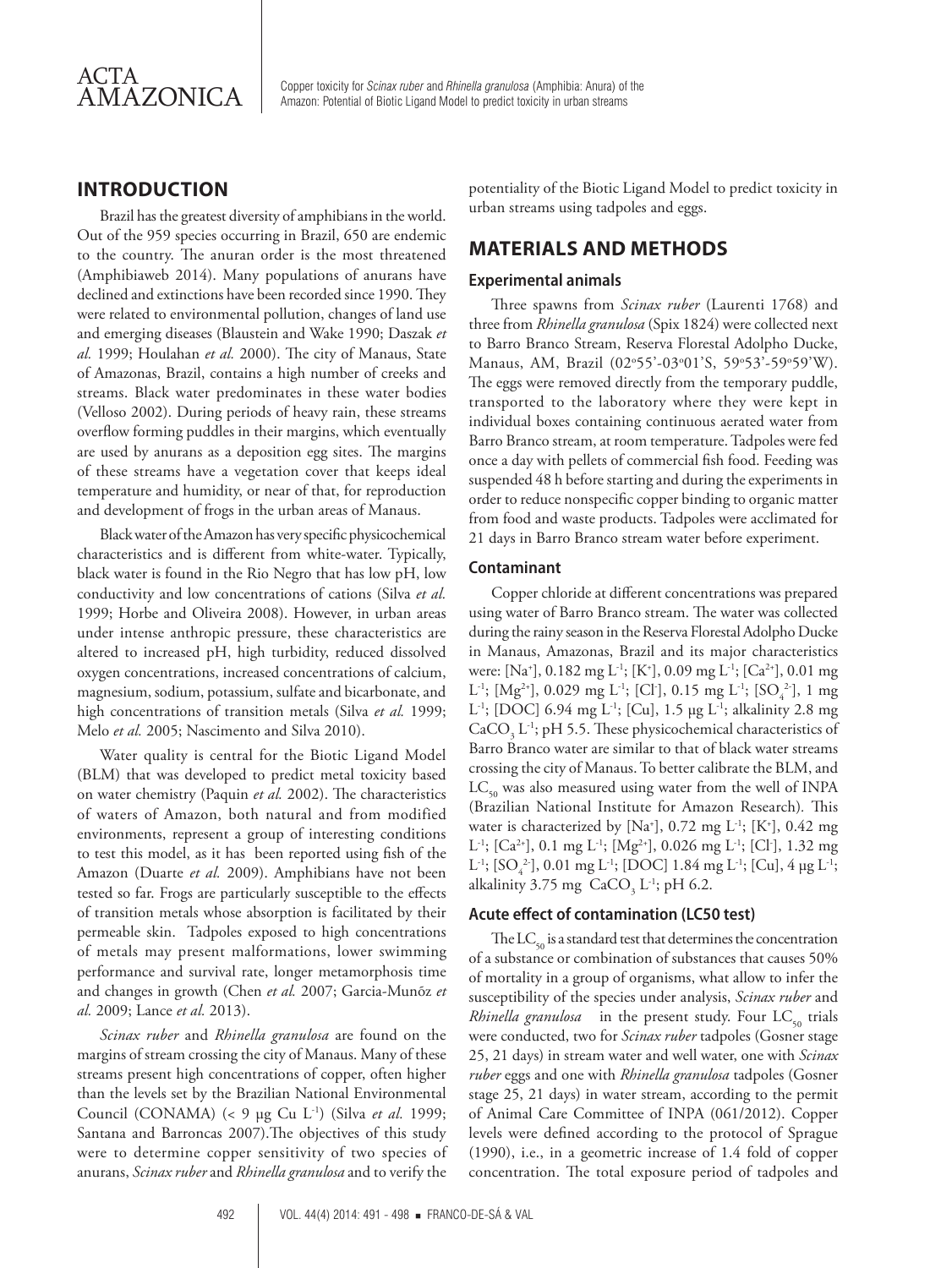

Copper toxicity for *Scinax ruber* and *Rhinella granulosa* (Amphibia: Anura) of the Amazon: Potential of Biotic Ligand Model to predict toxicity in urban streams

eggs to copper chloride was 96 hours. Three repetitions were set for each out of the eight concentrations analyzed. The repetitions consisted of a 500 mL plastic container, filled with 400 mL of continuous aerated water, containing 10 tadpoles or eggs. The same number of repetitions without copper chloride was used as control. Five repetitions were set for *Scinax ruber*  tadpoles exposed to well water test. Living larvae and respective developmental stage (according to the table of Gosner 1960) were recorded at 24, 48, 72 and 96 hours. Motionless larvae considered dead and grayish eggs contrasting with live ones were considered not viable.

#### **Chemical analysis**

At the beginning of each experiment a sample was taken to analyze the concentrations of  $Ca^{2+}$ ,  $Mg^{2+}$ , Na<sup>+</sup>, K<sup>+</sup>, Cl<sup>-</sup>, alkalinity and dissolved organic carbon (DOC). Water pH, temperature and dissolved copper levels were measured daily. If needed, the concentration of dissolved copper was corrected to initial values. The concentrations of Ca<sup>2+</sup>, Mg<sup>2+</sup>, Na<sup>+</sup> and K<sup>+</sup> were determined by atomic absorption spectrophotometry (Analyst 800, Perkin-Elmer, Singapore), while the concentrations of Cl- were determined by colorimetry (Zall *et al.* 1956), using a plate spectrophotometer (Spectra-Max Plus 384, Molecular Devices, Sunnyvale, CA, USA). All determinations were made in triplicate for each water sample.

The DOC concentration in the samples was determined in a total carbon analyzer (Apollo 9000 TOC analyzer combustion, Teledyne Tekmar, Ohio, USA) using the combustion method combined with infrared detection, as previously described by ISO/FDIS 8245 (1999). In summary, the samples were prefiltered in 0.45 mm membrane to remove particulate material before injection and the DOC concentrations were determined in triplicates. Concentrations of  $SO_4^2$ , S and humic acid (HA) were averaged from previous determinations for natural streams crossing the city of Manaus (Ertel *et al.* 1986; Silva *et al.* 1999; Nascimento and Silva 2010).

#### **Calculations and Statistical analysis**

The  $LC_{50}$ -96h and their corresponding 95% confidence intervals were calculated using the Trimmed Spearman-Karber method (Hamilton *et al.* 1977). Average of copper concentrations, measured in triplicate, was used for this calculation.

Measured values of  $Ca^{2+}$ ,  $Mg^{2+}$ , Na<sup>+</sup>, K<sup>+</sup>, Cl<sup>-</sup>, alkalinity, hardness, pH, DOC, and temperature and values for  $SO_4^2$ , S- from the literature were used as input parameters for all experimental series. The content of humic acid was set at 40% in order to correspond to the humic acid content of the Rio Negro (Ertel *et al.* 1986). The BLM software (version 2.2.3 for Windows, Hydroqual, Mahwah, NJ, USA) was used to predict Cu LC<sub>50</sub>-96h to *Scinax ruber* and *Rhinella granulosa* tadpoles using the *Daphinia magna* (Straus 1820) model and to *Scinax ruber* eggs using rainbow trout model. Each experimentreplicated data was introduced in the program individually.

The physicochemical parameters of the Bolivia stream (Nascimento and Silva 2010) that is located next to the reserve Adolpho Ducke were used as model input parameters. As the author did not measured DOC, S and HA concentrations, we inserted a series of values to verify their influence on the model. For sulfide we consider the same value found for natural streams, because even increasing this value by 150 times, we did not observe changes in  $LC_{50}$  predicted by the program. For HA and DOC we insert four different values starting with the concentration of natural stream and rising gradually using a ratio of 2. As these streams have concentrations of organic matter higher than sewage, high DOC and HA values are expected (Table 1).

#### **RESULTS**

The *S. ruber* eggs were more resistant to copper than the tadpoles, mainly in the first 24 hours, having a  $LC_{50}$  (95% confidence intervals) of 73.93 µg  $L<sup>-1</sup>$  (66.95 – 82.14) that decreased to 51.34 µg L<sup>-1</sup> (45.58 – 57.82) after 48 hours. At 24 hours of exposure to copper many eggs gave rise to larvae that began to show muscle movements (Gosner stage 18-19) that evolved to larvae presenting gills and swim movements (Gosner stage 25), except those exposed to 57  $\mu$ g L<sup>-1</sup>, that remained at Gosner stage 19. At 72 hours all living larvae reached Gosner stage 25.

Tadpoles exposed to stream water of the Ducke Reserve presented decreased survival rate at low copper concentrations even for relatively short period of time. In just 24 hours no *Rhinella granulosa* tadpoles managed to survive when exposed to 33 µg Cu L<sup>-1</sup>. In contrast, near three times more copper (94

Table 1. Physicochemical characteristics and predicted LC<sub>50</sub> for Bolivia stream (Manaus city, urban area) and Barro Branco stream (pristine area).

|                           | Temp | рH  | LC50                    | DOC             | HA           | Ca      | Mg      | Na    |                  | SO,     | CI         | Alcalinity     | č           |
|---------------------------|------|-----|-------------------------|-----------------|--------------|---------|---------|-------|------------------|---------|------------|----------------|-------------|
|                           | ∘C   |     | $\mu$ g L <sup>-1</sup> | $mq C L-1$      | %            | $mgL-1$ | $mgL-1$ | mgL   | mgL <sup>1</sup> | $mgL-1$ | $mq$ $L-1$ | Mg CaCO3 $L-1$ | mg $L^{-1}$ |
| Stream in<br>natural area | 28   | 5.5 | 30.25                   | 6.94            | 40           | 0.01    | 0.029   | 0.182 | 0.09             |         | 0.15       | 2.8            | 0.01        |
| Stream in<br>urban area   | 28   | 6.5 | $101.2 -$<br>1498.8     | $6.9 -$<br>55.3 | $20 -$<br>80 | 2.22    | 52.4    | 11.55 | 2.54             | 5.67    | 7.65       | 4.04           | 0.01        |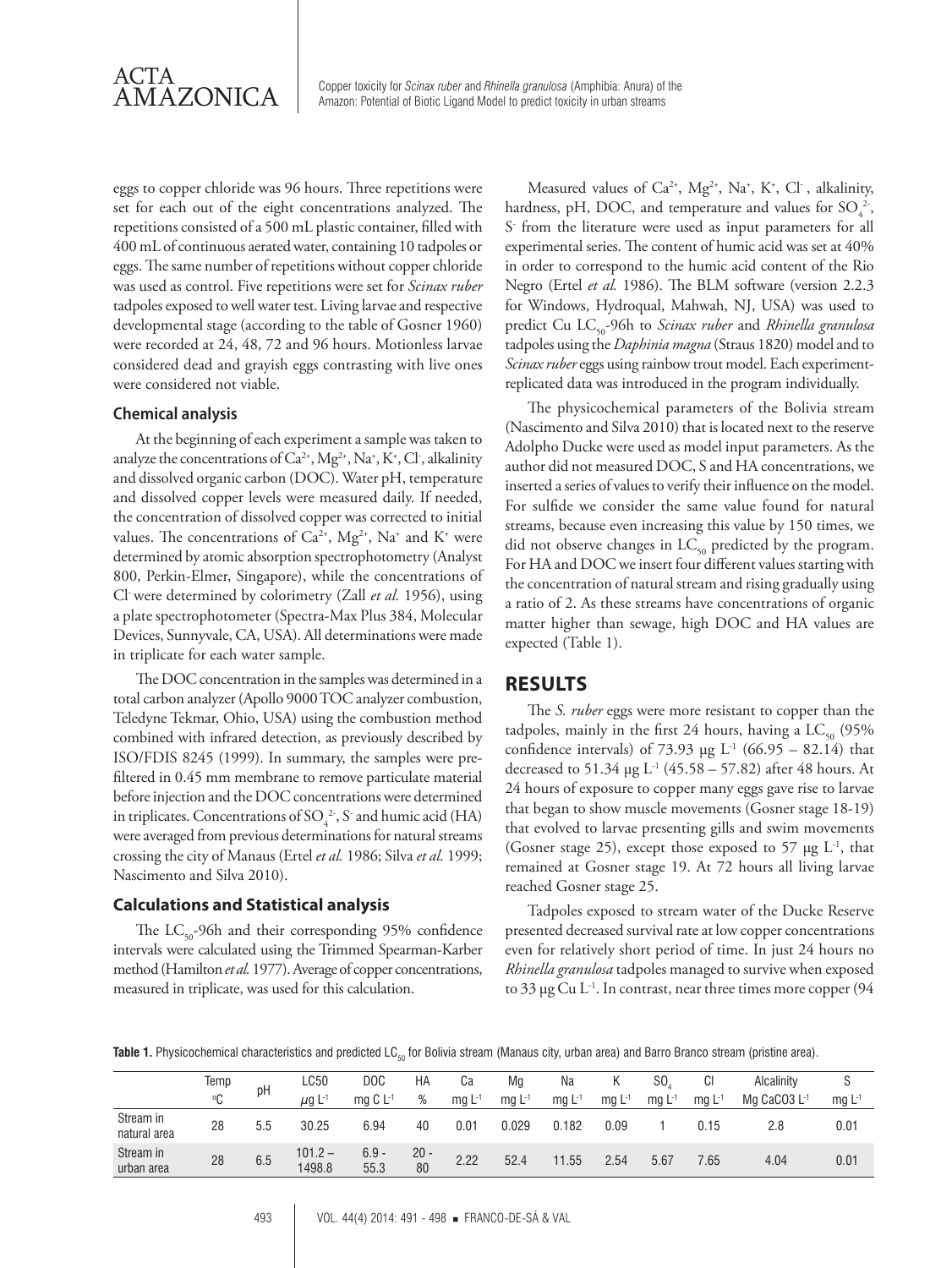## ACTA AMAZONICA

Copper toxicity for *Scinax ruber* and *Rhinella granulosa* (Amphibia: Anura) of the Amazon: Potential of Biotic Ligand Model to predict toxicity in urban streams



**Figure 1.** Tadpoles survival rates at different concentrations of copper (15-94  $\mu$ g Cu L<sup>-1</sup>) diluted in Barro Branco stream water (mean  $\pm$  standard error of the mean). (A) 24 hours, (B) 48 hours, (C) 72 hours and (D) 96 hours of exposure. \* *P* < 0.05.

µg Cu L-1) were needed to cause total mortality of eggs and tadpoles of *Scinax ruber*. There was no mortality for either species when the tadpoles were exposed to concentrations bellow than  $15 \mu g$  Cu L<sup>-1</sup> (Figure 1).

The physical and chemical conditions of the city streams caused by urban pollutions affect copper bioavailability and so its toxicity to tadpoles, relative to animals exposed to pristine water from Barro Branco stream of Ducke Reserve or well water from INPA (Table 1).

The LC<sub>50</sub>-96h (95% confidence intervals) was 36.37 µg L<sup>-1</sup>  $(31.45 - 42.07)$  for tadpoles and  $50.02 \,\mu g L^{-1} (44.46 - 56.15)$ for eggs of *Scinax ruber* and 23.48 µg L-1 (21.28 – 25.91) for tadpoles of *Rhinella granulosa* exposed to copper diluted in stream water from Ducke reserve. For *Scinax ruber* tadpoles exposed to copper diluted in the water from INPA well, the LC<sub>50</sub>-96h was 15.9 µg L<sup>-1</sup> (13.4 – 19.12).

The predicted  $LC_{50}$ -96h was 25.7 µg  $L^{-1}$  for tadpoles and 90.9 µg L-1 for eggs of *Scinax ruber* and 23.4 µg L-1 for tadpoles of *Rhinella granulosa* exposed to copper diluted in stream water from Ducke reserve. For *Scinax ruber* tadpoles exposed to copper diluted in the water from INPA well, the predicted LC<sub>50</sub>-96h was 19.15 µg L<sup>-1</sup>. The BLM predicted LC<sub>50</sub>-96h values are in the same range of measured values indicating that BLM is a reliable tool to estimate copper sensitivities even for polluted tropical urban streams (Figure 2).



**Figure 2.** BLM-predicted vs. observed Cu LC<sub>50</sub> for  $(\bullet)$  *Scinax ruber* eggs,  $(\bullet)$ *Rhinella granulosa* tadpoles and ( $\triangle$ ) *Scinax ruber* tadpoles. The solid diagonal line corresponds to 1:1 agreement between model and data.

#### **DISCUSSION**

After 48 hours under exposure to copper there was a high decrease of egg viability, contrasting with the gradual decline of tadpoles mortality. Egg jelly coat may have protected the eggs from contamination in the first 24 hours of exposure. However, the development to Gosner stage 19 - 21 between 24 and 48 hours, that included the appearance of external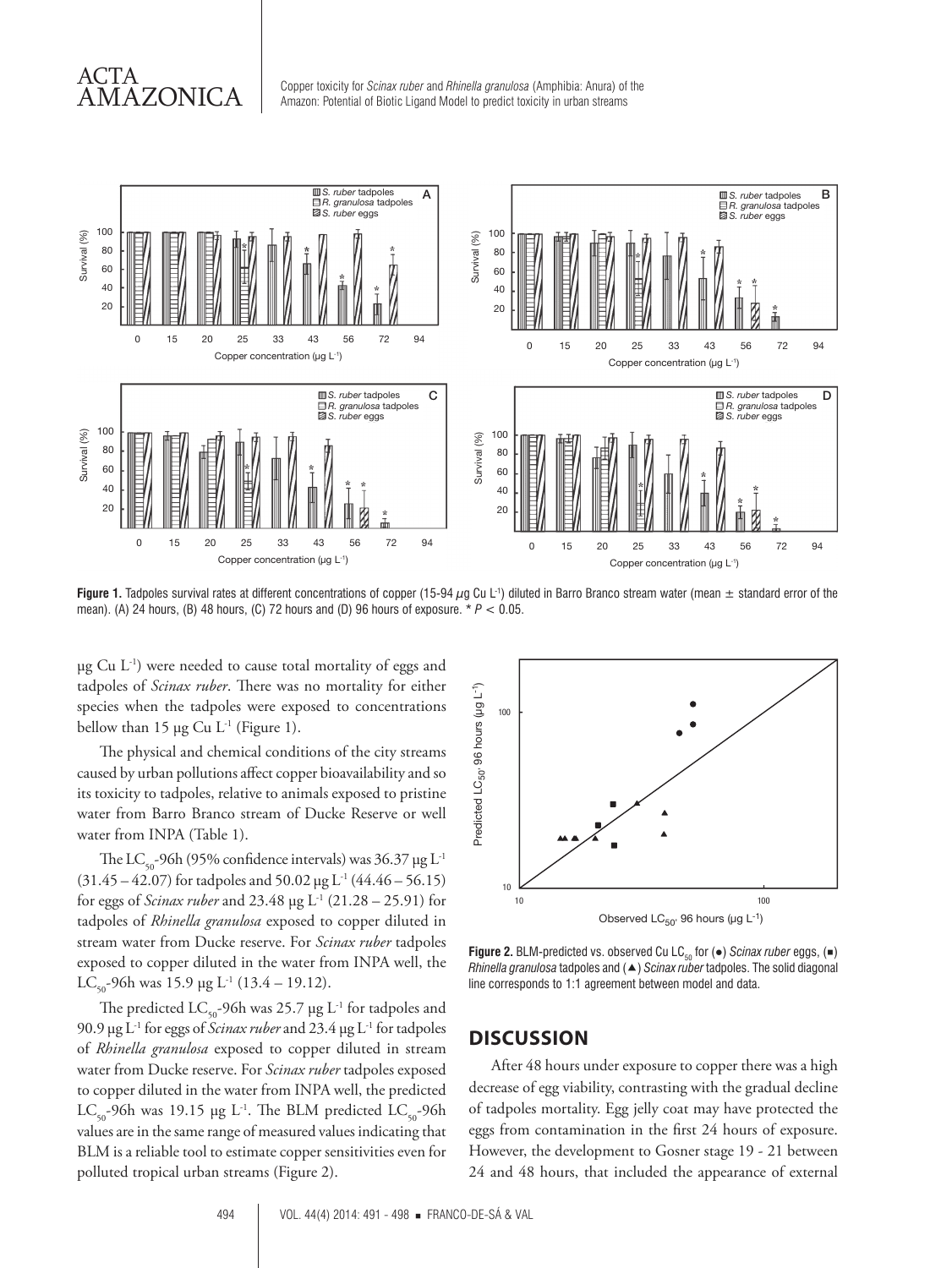gills with filaments and cardiopulmonary activities (Gosner 1960), may have increased the absorption of copper and thus a reduction of survival (Figure 1). Lance *et al.* (2012) observed a positive correlation between eggs density and copper toxicity, i.e., the higher the eggs density the lower the copper toxicity. They suggested that eggs jelly binds copper, making it biologically unavailable thereby reducing its toxicity. This seems to be the case also in the present study.

Eggs of *Osteocephalus taurinus* (Steindachner 1862) exposed to contaminated stream waters of the city of Manaus, that contains high background levels of Fe, Ni, Mn, Cr and Pb were more resistant to copper than tadpoles in the first 13 hours of exposure (Franco de Sá *et al.* 2012). Franco de Sá et al. (2012) found no decrease of eggs viability but just after hatching a high mortality was observed, being related to the appearance of external gills, also noted in the present work.

Similar experiment with *O. taurinus* in two other streams of Manaus, Quarenta and Mindu streams, were conducted by Nascimento *et al.* (2012) and unlike Franco de Sá *et al.* (2012) found no effect of polluted water on eggs and larvae during the period of 96 hours. This difference between the two studies seems to be related to physical and chemical composition of the streams that affect the bioavailability of metals, thus requiring specific contrasting analysis of urban polluted sites.

The LC<sub>50</sub>-96h was higher for *Scinax ruber* than *Rhinella granulosa* possibly due to a higher resistance of *Scinax ruber* to copper and to slight variations of physicochemical characteristics of waters used in the experiments. The waters were collected in the same stream, but on different days for each experiment. Short-term (48h) exposure to copper caused a decreased larval development. A delay in tadpoles development can have an negative effect on the population, because the longer they stay in the puddles the greater the chances of being preyed and the puddles to dry.

In contaminated streams we observed a reduction in toxicity, with predicted  $LC_{50}$  values ranging between 101.2  $\mu$ g L<sup>-1</sup> and 1,498  $\mu$ g L<sup>-1</sup>, depending on the concentrations of DOC and HA (Table 1). Specific physicochemical conditions of the polluted streams, including increased DOC, affect bioreactivity and bioavailability of metals and may make these metals biologically unavailable to the body, thereby reducing their toxicity. The toxicity of metals is due to metal binding to the biotic ligand, and gills are the main ligand. The pH has a significant influence on metal speciation, i.e., increased pH as observed in the polluted streams facilitates the formation of metal-COD complexes thus reducing metal binding to biotic ligand.  $SO_4^2$  and Cl cause precipitation of metals, decreasing also their bioavailability. Humic substances form highly stable complexes with high molecular weight, thus reducing their uptake by the biological membranes (Paquin *et al.* 2002).

Metal bioavailability in natural streams of the Amazon depends on multiple and complex chemical and physical interactions, such as pH ranging from very acidic to near neutral conditions, from very low to relatively high levels of ions, from low to high DOC levels, and increased organic and inorganic pollutants as occur in urban streams. These conditions determine metal toxicity and so cause damage in different extensions to the populations of frogs that inhabit water bodies' banks.

Field assays performed in different types of water from the Amazon including white, black and a mixture of white and black waters, have suggested that the BLM is a suitable tool to predict copper toxicity (Bevilacqua 2009) for fish in these natural waters. Bianchini *et al*. (2004) also showed that BLM is a promising tool to estimate copper sensitivity for copepods in subtropical waters. The present study highlights that Biotic Ligand Model can also be considered a promising tool to predict copper sensitivity using anurans of the Amazon.

Amphibians are daily exposed to a large number of urban threats within cities or near them. Expansion of cities near forest edges causing deforestation have direct effects on most of anuran species. Among the causes for this constraints are increased background levels of metals, including copper on water and soil. Indeed, because amphibians, both larvae and adults, have permeable skins, there is a metal accumulation in different tissues (Loumbourdis and Wray 1998). However, there are a few species that can to survive these changes, as *Scinax ruber* and *Rhinella granulosa*, which have a preference for open areas and do not require vegetation to spawn (Lima *et al.* 2006).

Anurans found in urban polluted areas are able to continuously adapt to environmental changes. Green frogs exposed to the influence of urbanization and pollution manifested shifts in the balance of immunocompetent cell subpopulations and changes in white blood count (WBC), reflecting the responses of amphibians to heavy pollution of their environment (Romanova and Egorikhina 2006). Other amphibian species, as the populations of *Pelophylax ridibundus* inhabiting polluted ponds, present changes hematological parameters reflecting their adaptive responses to the environmental factors as reported by (Zhelev *et al.* 2013). In general, these variations reflect physiological reactions to the presence of toxicants in the environment and together with physicochemical characteristics of water can be used as environmental indicators of pollution of water basins (Romanova and Egorikhina 2006; Zhelev *et al.* 2012; Zhelev *et al.* 2013). Increasingly amphibians and their biological characteristics have been used as sentinel organisms for environmental changes.

Copper concentrations of  $3,798$  mg  $g^{-1}$  in sediment and 158 mg  $L<sup>-1</sup>$  in water were reported for urban streams of Manaus city (Silva *et al.* 1999; Dias 2001). Depending on physical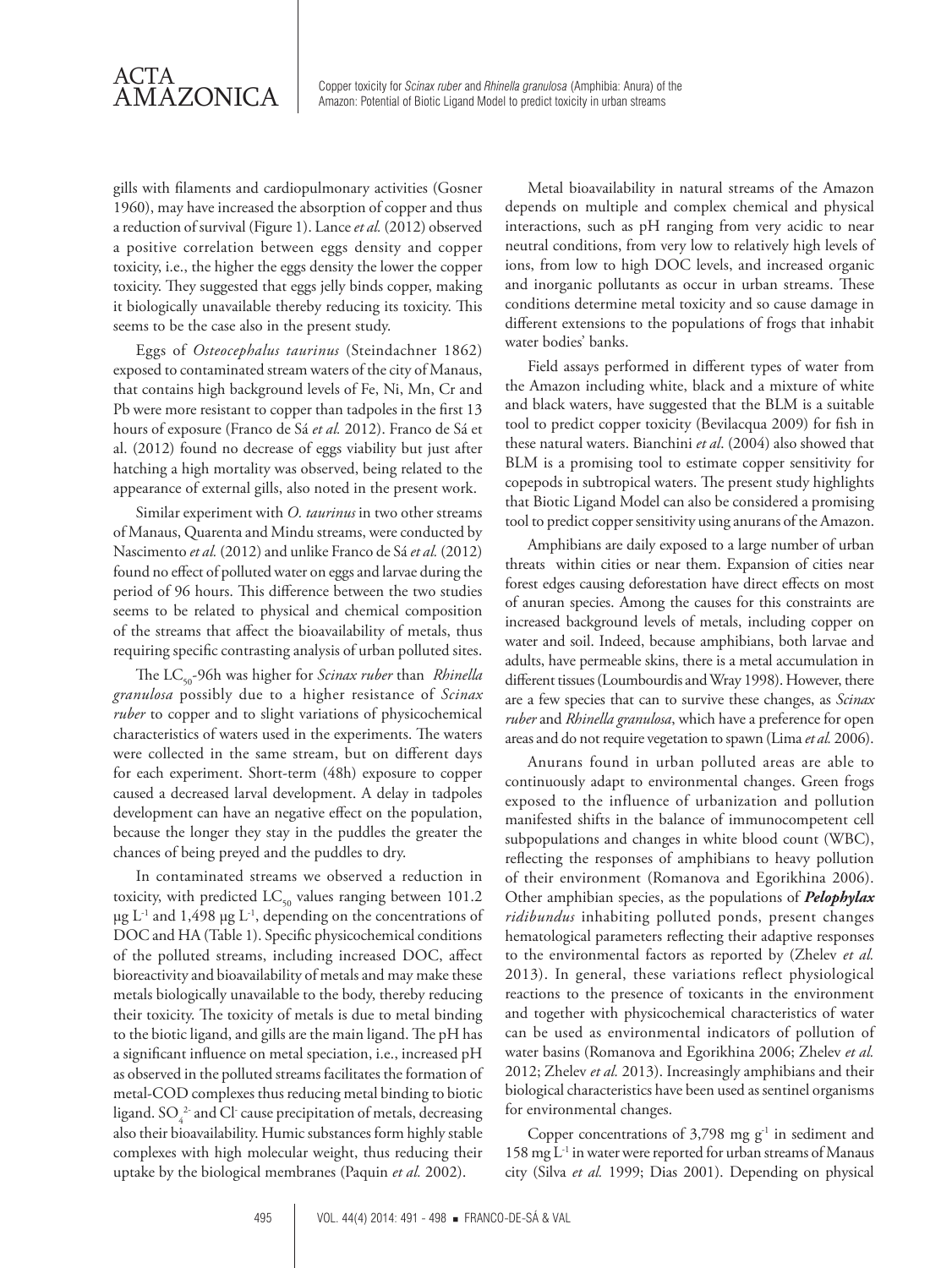characteristics and chemical composition of the water, these copper concentrations can be lethal to *S. ruber* e *R. granulosa* tadpoles. Long term sub-lethal concentrations of copper can cause adverse effects in the anurans development, such as reduction of weight and final length of tadpoles, increasing the chances of being preyed or appearance of malformations, such as wavy dorsal fin, bend tail, curvature body axis, yolk sac edema and reduced pigmentation, DNA damage and cell apoptosis (Lance *et al.* 2013; Xia *et al.* 2012). All these factors can, in the long term, result in reduction of local populations of frogs.

About 70% of amphibians depend on water to spawn (Sparling *et al.* 2000). Most of these species does not use the streams directly but they use puddles often formed on the banks of the streams by rainfall or by streams overflowing. Urban puddles are continuous changing environments because they continuously receive polluted water from urban streams; undergo an intense bacterial decomposition of organic matter; and experience extreme temperatures and UV incidence, thus stressing the effects of pollutants. Despite that, using BLM was possible to reasonably estimate copper sensitivity in these urban aquatic bodies.

## **CONCLUSIONS**

Copper toxicity depends on water physical-chemical composition and on the larval stage of the tadpoles. The Gosner stage 19-21 (related to the appearance of external gills) is the most vulnerable and the egg stage is the most resistant. In case of contamination by copper, the natural streams must have special attention, since copper is more bioavailable. The findings presented here represent the first attempt to understand copper toxicity to Amazonian anurans. Our results highlight the first evidence that Biotic Ligand Model can be considered a promising tool for the prediction of copper toxicity for regulatory purposes in the waters from Amazonian urban streams.

## **ACKNOWLEDGEMENTS**

Funding was provided by Conselho Nacional de Desenvolvimento Científico e Tecnológico (CNPq) (573976/2008-2) and Fundação de Amparo à Pesquisa do Estado do Amazonas (FAPEAM) (3159/2008) to INCT ADAPTA (Instituto Nacional de Pesquisa e Tecnologia).

JFOFS is a recipient of a PhD scholarship from FAPEAM. ALV is a recipient of a research fellowship from CNPq.

## **REFERENCES**

Amphibiaweb, 2014. Information on Amphibian Biology and Conservation. Berkeley (http://amphibiaweb.org). Accessed on 25/03/2014.

- Bevilacqua, A.H.V. 2009. *O uso do modelo do ligante biótico para a avaliação da contaminação por cobre em águas da Amazônia*. Dissertação de Mestrado, Instituto Nacional de Pesquisas da Amazônia/ Fundação Universidade do Amazonas, Manaus, Amazonas. 36p.
- Bianchini, A.; Martins, S.E.G.; Barcarolli, I. F. 2004. Mechanism of acute copper toxicity in euryhaline crustaceans: implications for the Biotic Ligand Model. *International Congress Series*, 1275: 189–194.
- Blaustein, A.R.; Wake, D.B. 1990. Declining amphibian populations: a global phenomenon? *Trends in Ecology and Evolution,* 5: 203-204.
- Chen, T.H.; Gross, J.A.; Karasov, W.H. 2007. Adverse effects of chronic copper in larval northern leopard frogs (*Rana pipens*). *Environmental toxicology and Chemistry,* 26: 1470–1475.
- Daszak, P.; Berger, L.; Cunningham, A.A.; Hyatt, A.D.; Green, D.E.; Speare, R. 1999. Emerging Infectious Diseases and Amphibian Population Declines. *Emerging Infectious Diseases,* 5: 735-748.
- Dias, C.M. 2001. *Estudo físico-químico da água de três igarapés da regiâo do distrito industrial de Manaus*. Dissertação de Mestrado, Fundação Universidade do Amazonas, Manaus, Amazonas. 114p.
- Duarte, R.M.; Menezes, A.C.L.; Rodrigues, L.; Almeida-Val, V.M.F.; Val, A.L. 2009. Copper sensitivity of wild ornamental fish of the Amazon. *Ecotoxicology and Environmental Safety*, 72: 693-698.
- Ertel, J.; Hedges, J.; Devol, A.; Richey, J.; Ribeiro, M. 1986. DissoIved humic substances in the Amazon river system. *Limnology Oceanography*, 31: 739-754.
- Franco de Sá, J.F.O.; Keller, C.; Santana, G.P.; Menin, M. 2012. Efeito da poluição do igarapé do Educandos (Manaus, Amazonas, Brasil) sobre ovos e girinos de *Osteocephalus taurinus* (Anura, Hylidae). In: Marcon, J.L.; Menin, M.; Araújo, M.G.P.; Hrbeck, T. (Ed.). *Biodiversidade amazônica: caracterização, ecologia e conservação.* EDUA, Manaus, Amazonas, p.301-323.
- García-Muñoz, E.; Guerrero, F.; Parra, G. 2009. Effect of copper sulfate on growth, development, and escape behavior in *Epidalea calamita* embryos and larvae. *Archives of Environmental Contamination and Toxicology,* 56: 557–565.
- Gosner, K. L. A. 1960. Simplified table for staging anuran embryos and larvae with notes on identification. *Herpetologica*, 16: 183-190.
- Hamilton, M.A.; Russo, R.C.; Thurston, R.V. 1977. Trimmed Spearman-Karber method for estimating lethal concentrations in toxicity bioassays. *Environmental Science* & *Technology*, 11: 714-719.
- Horbe, A.M.C.; Oliveira, L.G.S. 2008. Química de igarapés de água preta do nordeste do Amazonas – Brasil. *Acta Amazonica*, 38: 753–760.
- Houlahan, J.E.; Findlay, C.S.; Schmidt, B.R.; Meyer, A.H.; Kuzmin, S.L. 2000. Quantitative evidence for global amphibian population declines. *Nature,* 404: 752-758.
- ISO/FDIS 8245. 1999. *(Standard 8245) water quality Guidelines for the determination of total organic carbon (TOC) and dissolved organic carbon (DOC)*. International Organization for Standardization, Geneva, Switzerland. 11p.
- Lance, S.L.; Erickson, M.R.; Flynn, R.W.; Mills, G.L. 2012. Effects of chronic copper exposure on development and survival in